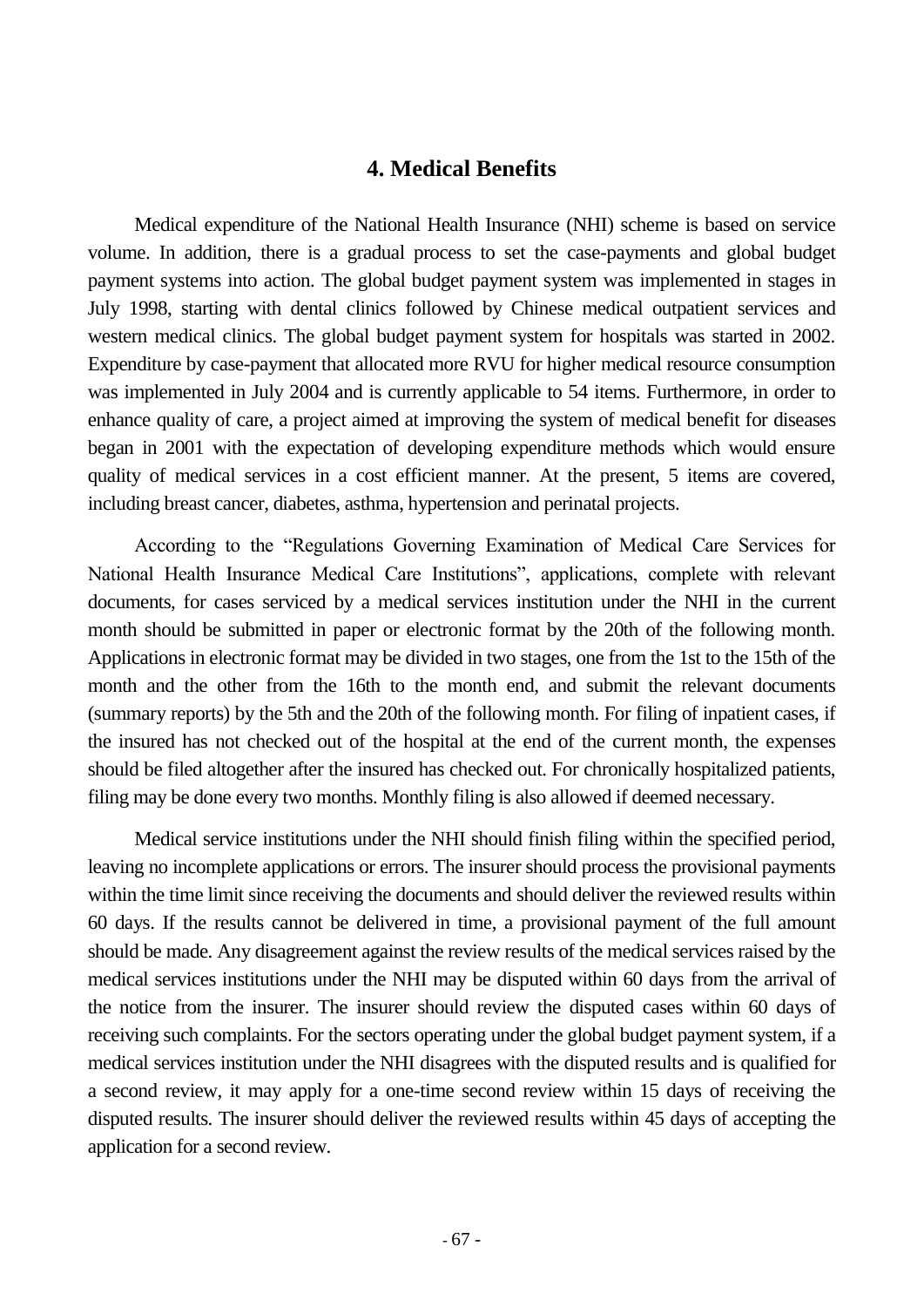### (**1**)**Medical Benefit Claims**

#### **i. Growth in medical benefit claims (RVU) has slowed down in recent years.**

The total medical benefit claims in 2010 amounted to 500.4 billion RVU, including 336 billion RVU (67.1%) for outpatient services and 164.4 billion RVU (32.9%) for inpatient services. Compared with figures from 2009, the total claims have increased by 2.6%; outpatient services have increased by 3.1% and inpatient services have increased by 1.7%.

When the NHI system was formally launched in March of 1995, medical benefits were paid on the basis of service volume. There was a higher growth rate in benefit payments during the preliminary stage. The insurer has since adopted various cost-saving measures to reduce the growth rate of costs. Following the implementation of the global budget payment system in July, 2002, the growth rate of medical benefit claims was 9.0% for the year. In 2003, the rate further dropped to 4% due to the shrinkage in both inpatient and outpatient services caused by the SARS outbreak. A higher increase rate was seen in 2004, because of the relatively low base period costs.



## **ii. Compared with 2000, metropolitan hospitals had the highest growth rate in both the number of cases and RVU claimed.**

The total number of outpatient service cases claimed in 2010 was 360 million, an increase of 14.5% from 2000. The highest increase was seen in metropolitan hospitals,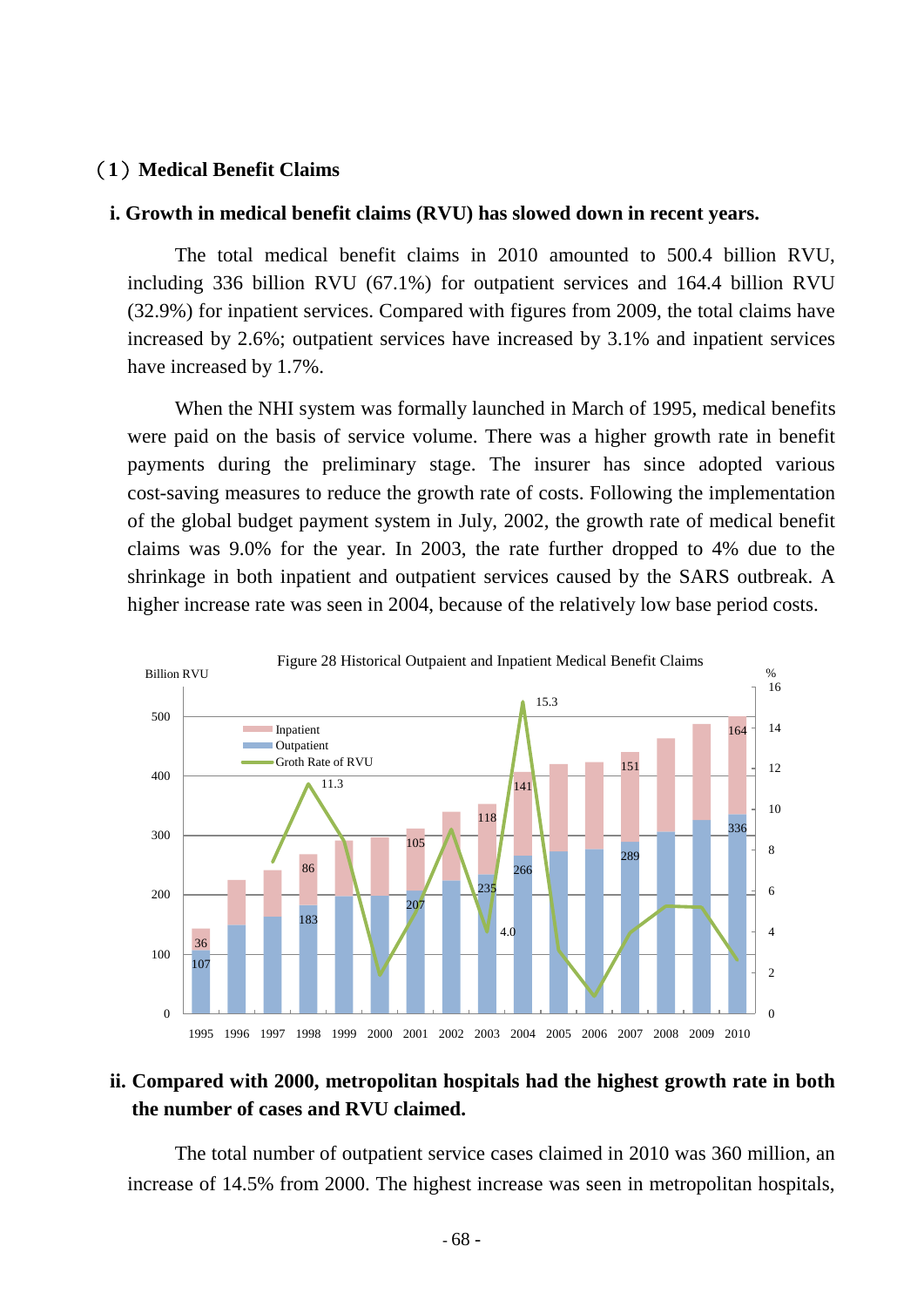which was 52.3%. The total number of RVU claimed was 336 billion, marking an increase of 69.1% from 2000. Similarly, the highest increase rate was seen in metropolitan hospitals, which was 111.5%. During the same period, negative growth was seen in local community hospitals, both in terms of the number of medical care institutions and volume of cases reported. The number of RVU claimed, however, increased by 21%.





## **iii. Compared with 2000, there was negative growth in inpatient services claimed by Physician Clinics, both in terms of the number of cases and volume of RVU.**

A total of 3.2 million of inpatient service cases were filed in 2010, an increase of 19.2% from 2000. The highest increase was seen in metropolitan hospitals, which was 58.2%. The total number of RVU claimed was 164.4 billion, marking an increase of 67.5% from 2000. Similarly, the highest increase rate was seen in metropolitan hospitals, which was 100.3%. During the same period, negative growth in inpatient claims was seen in physician clinics, both in terms of the number of cases and volume of RVU claimed. There was also negative growth of 22.8% in the number of cases claimed by the Local community hospitals. The volume of RVU claimed, however, increased by 41.9%.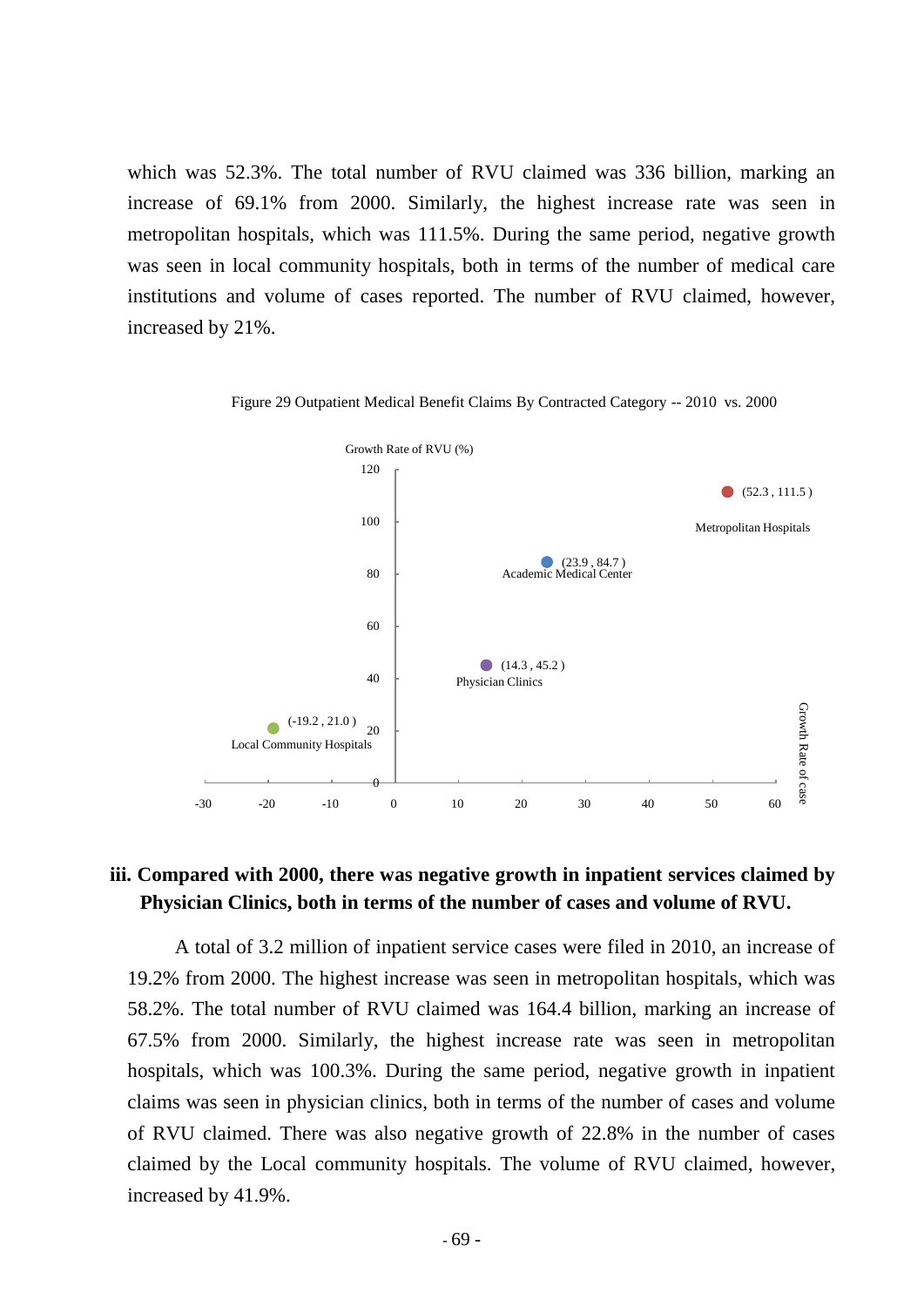

Figure 30 Inpatient Medical Benefit Claims By Contracted Category -- 2010 vs. 2000

# **iv. Claims (RVU) for outpatient dialysis accounted for 11% of the total RVU claimed.**

In 2010, the total medical benefit claims for outpatient services amounted to 336 billion RVU. Broken down on the basis of the global budget payment system, medical benefit claims are as follows: hospitals 155.9 billion RVU (46%), western physician clinics 84 billion RVU (25%), Chinese medicine 17.1 billion RVU (5%), dentistry 34.2 billion RVU (10%), outpatient dialysis 35.3 billion RVU (11%), other budgeted items 2.4 billion RVU (1%), and commission cases 7.1 billion RVU (2%).

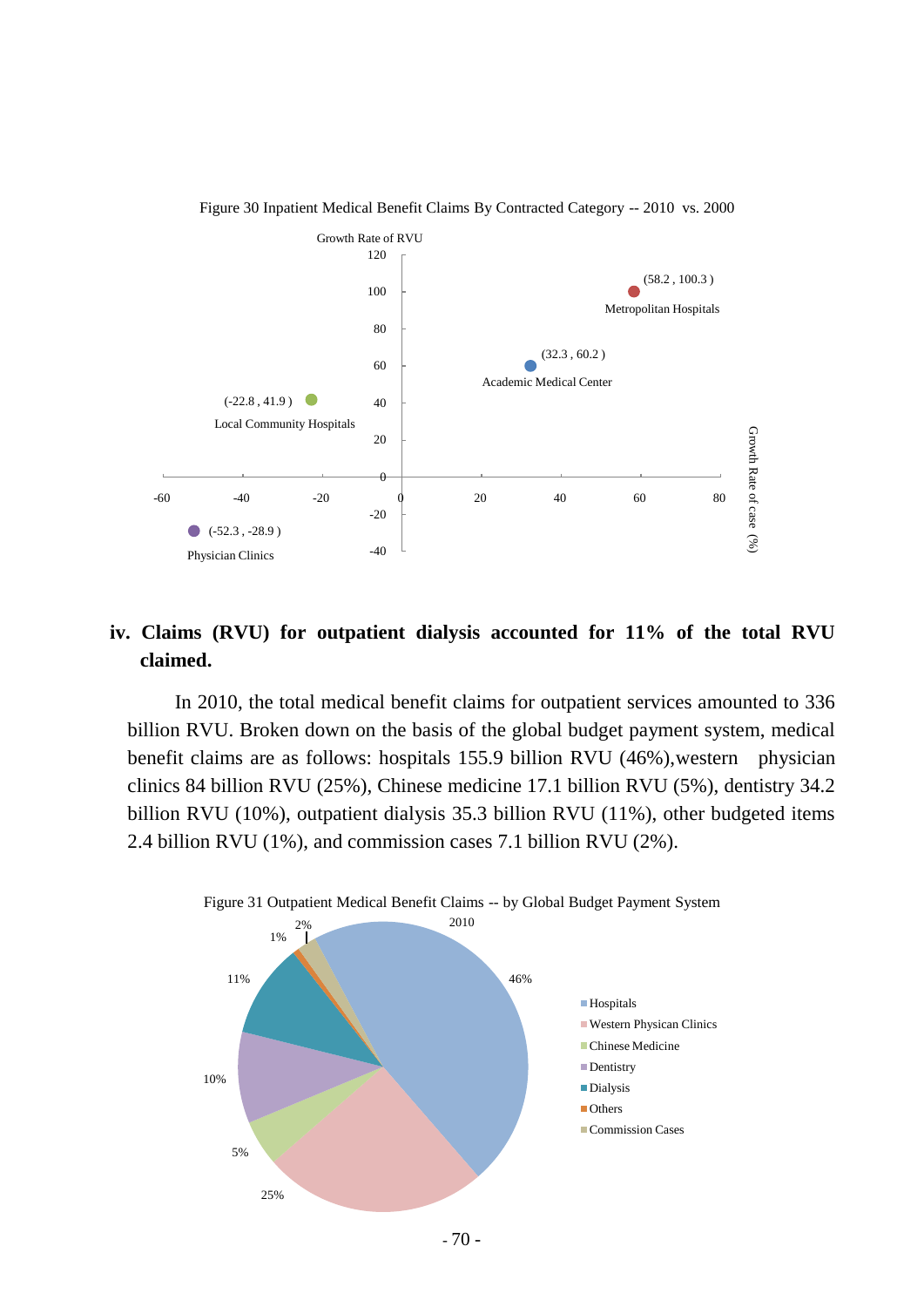## **v. In terms of the average medical benefit claims (RVU) per outpatient case, the category of western medicine hospitals had the highest total (1,621 RVU).**

According to an analysis by category of the global budget payment system, the expenses claimed per outpatient case in 2010, in descending order, are as follows: 1,621 RVU for western medicine hospitals, 1,116 RVU for dentistry, 464 RVU for Chinese medicine, and 460 RVU for western physician clinics.

In the two categories of western medicine hospitals and Chinese medicine, the average number of RVU claimed per outpatient case increased by age group. The 15-29 year old age group of in the physician clinics was the group with the lowest claims (388 RVU). The older the age group, the higher the expense. For dentistry, on the other hand, the highest claims (1,274 RVU) were the 15-29 year old age group. The older the age group, the lower the claim.



#### **vi. Claims for regular inpatient cases accounted for 65.4% of the total claims.**

In 2010, claims for inpatient services totaled 164.4 billion RVU, including 107.5 billion RVU for regular cases (65.4%), 1.6 billion RVU (1.0%) for case-payments, 13.5 billion RVU (8.2%) for special cases, 15.3 billion RVU (9.3%)for pilot projects, 23.8 billion (14.5%) RVU for Tw-DRGs cases, 0.6 billion RVU (0.4%) for hospice care and 2 billion RVU (1.2%) for commission cases.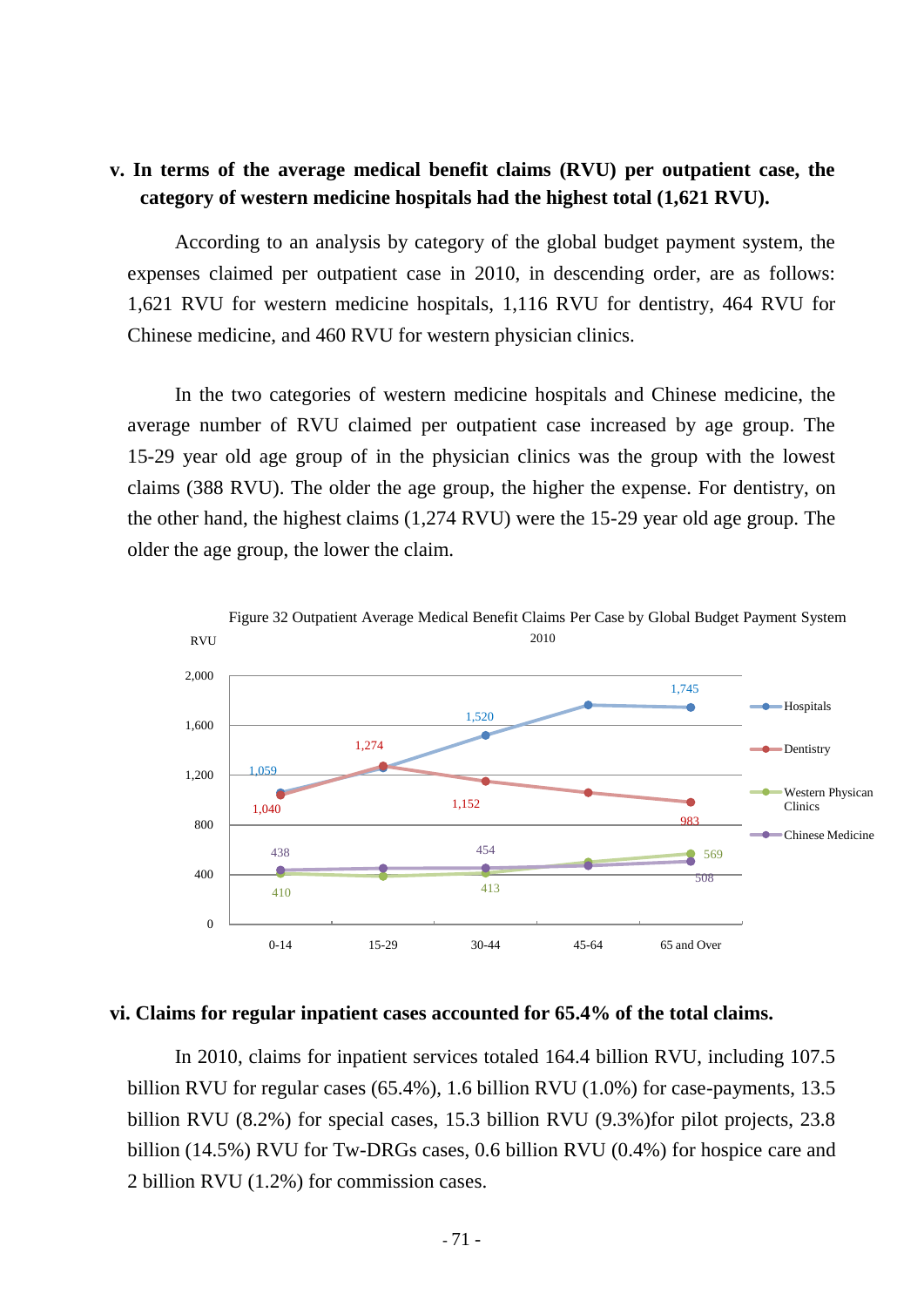

**vii. The 45-64 year old age group had the highest outpatient claims, amounting to 117.5 billion RVU or 35.0%.**

In 2010, outpatient medical benefit claims totaled 336 billion RVU. Broken down by age-group, claims for the 0-14 year old group were 32.6 billion RVU (9.7%), 34.2 billion RVU for the 15-29 year old group (10.2%); 54.2 billion RVU for the 30-44 year old group (16.1%), 117.5 billion RVU for the 45-64 year old group (35.0%) and 97.6 billion RVU for the 65 year old and above group (29.0%).

The average medical benefit claims per outpatient case increased with age. Within each age group, the males had higher average RVU per case.

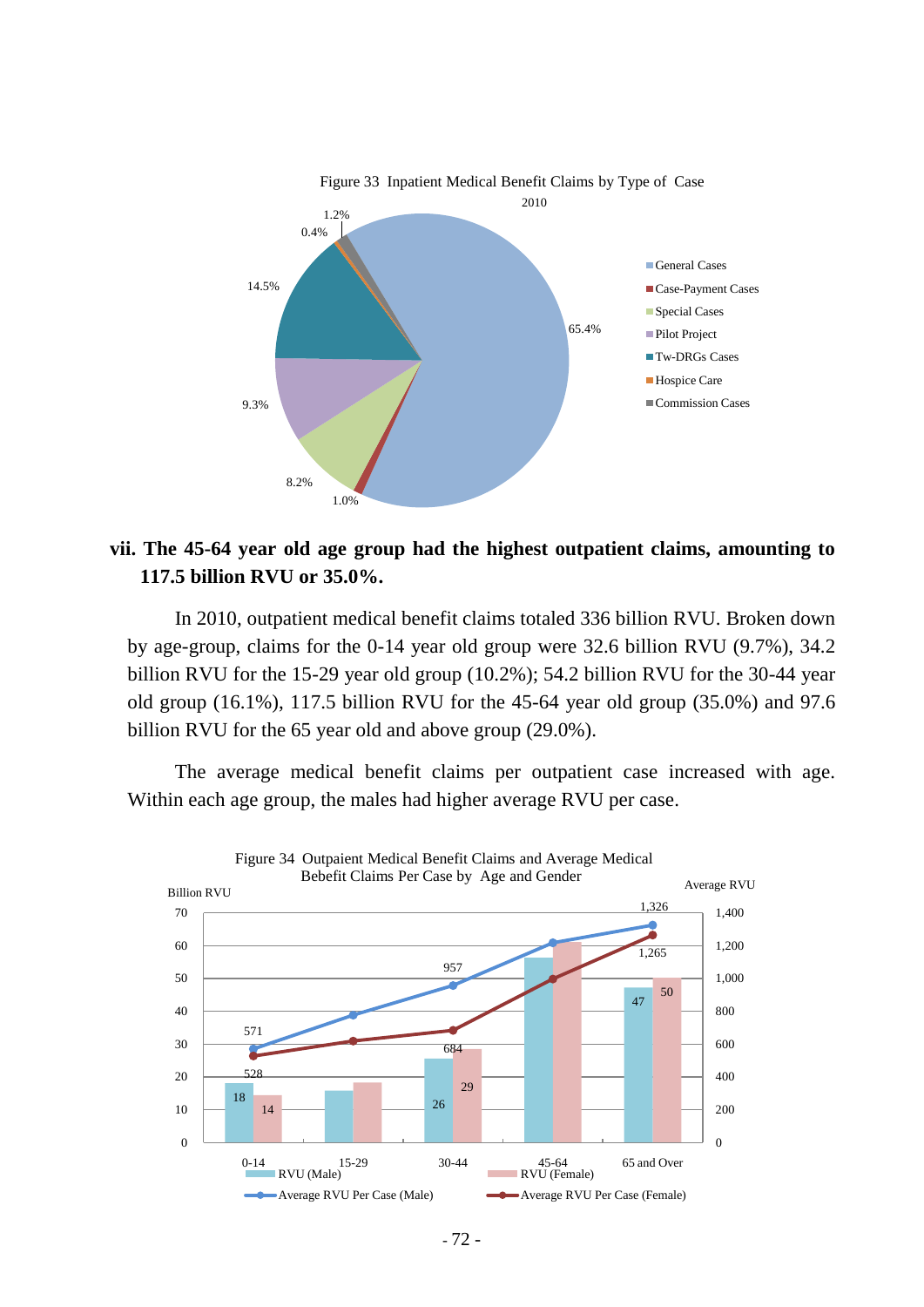## **viii The 65 year old and above age group had the highest inpatient claims, amounting to 71.6 billion RVU or 43.5%.**

In 2010, total inpatient medical benefit claims amounted to 164.4 billion RVU. Broken down by age-group, the claims from the 0-14 age group were 8.1 billion RVU(5.0%), 11.8 billion RVU for the 15-29 year old group (7.2%); 23.8 billion RVU for the 30-44 year old group (14.5%), 49.1 billion RVU for the 45-64 year old group (29.9%) and 71.6 billion RVU for the 65 year old and above group (43.5%).

The average medical benefit claim per inpatient case increased with age. Males had higher average RVU per case than females, regardless of the age group.



#### (**2**)**Approved Medical Benefit Claims**

# **i. Compared with the previous year, the approved medical benefit claims for outpatient services increased by 3.4%; claims increased by 2.2% for inpatient services.**

The approved medical benefit claims in 2010 amounted to 488.7 billion RVU, of which outpatient services accounted for 329.8 billion RVU or 67.5% and inpatient services accounted for 159 billion RVU or 32.5%. Compared with the previous year, the total approved medical benefit claims increased by 3.0%, and outpatient services increased by 3.4% and inpatient services increased by 2.2%.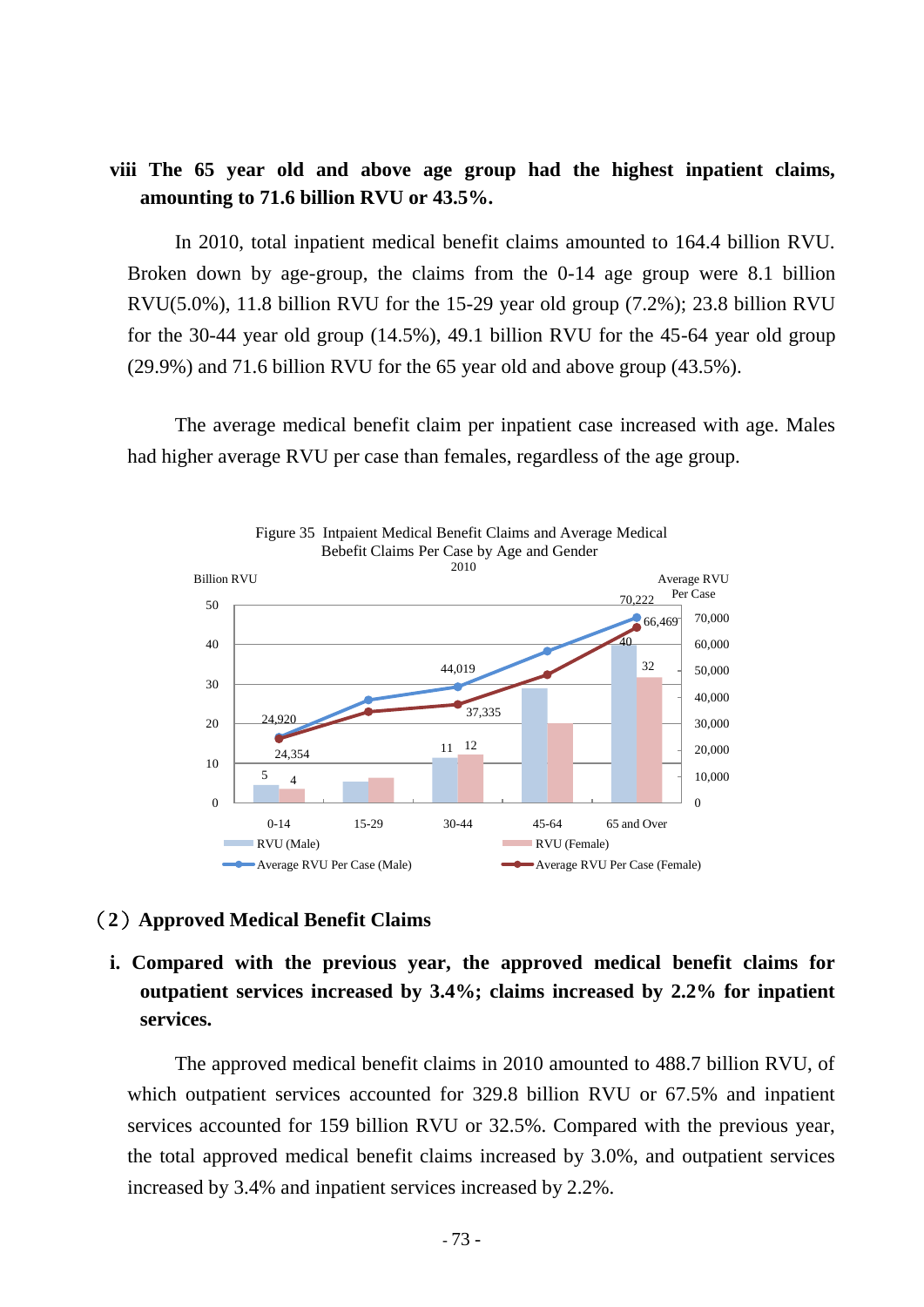

### **ii. In terms of the average expenses per outpatient case, academic medical centers showed the highest average expense at 2,056 RVU.**

In 2010, approved medical benefit claims for outpatient services totaled 329.8 billion RVU, of which academic medical centers accounted for 67.9 billion RVU (20.6%), metropolitan hospitals for 67.3 billion RVU (20.4%), local community hospitals for 36.7 billion RVU (11.1%), physician clinics for 136.2 billion RVU (41.3%), pharmacies for 20.8 billion RVU (6.3%) and medical laboratory institutions for 900 million RVU (0.3%). In terms of the average medical benefit claim per approved case, the expense claimed by academic medical centers was 2,056 RVU, which was the highest, followed by metropolitan hospitals (1,551 RVU) and local community hospitals (1,174 RVU).

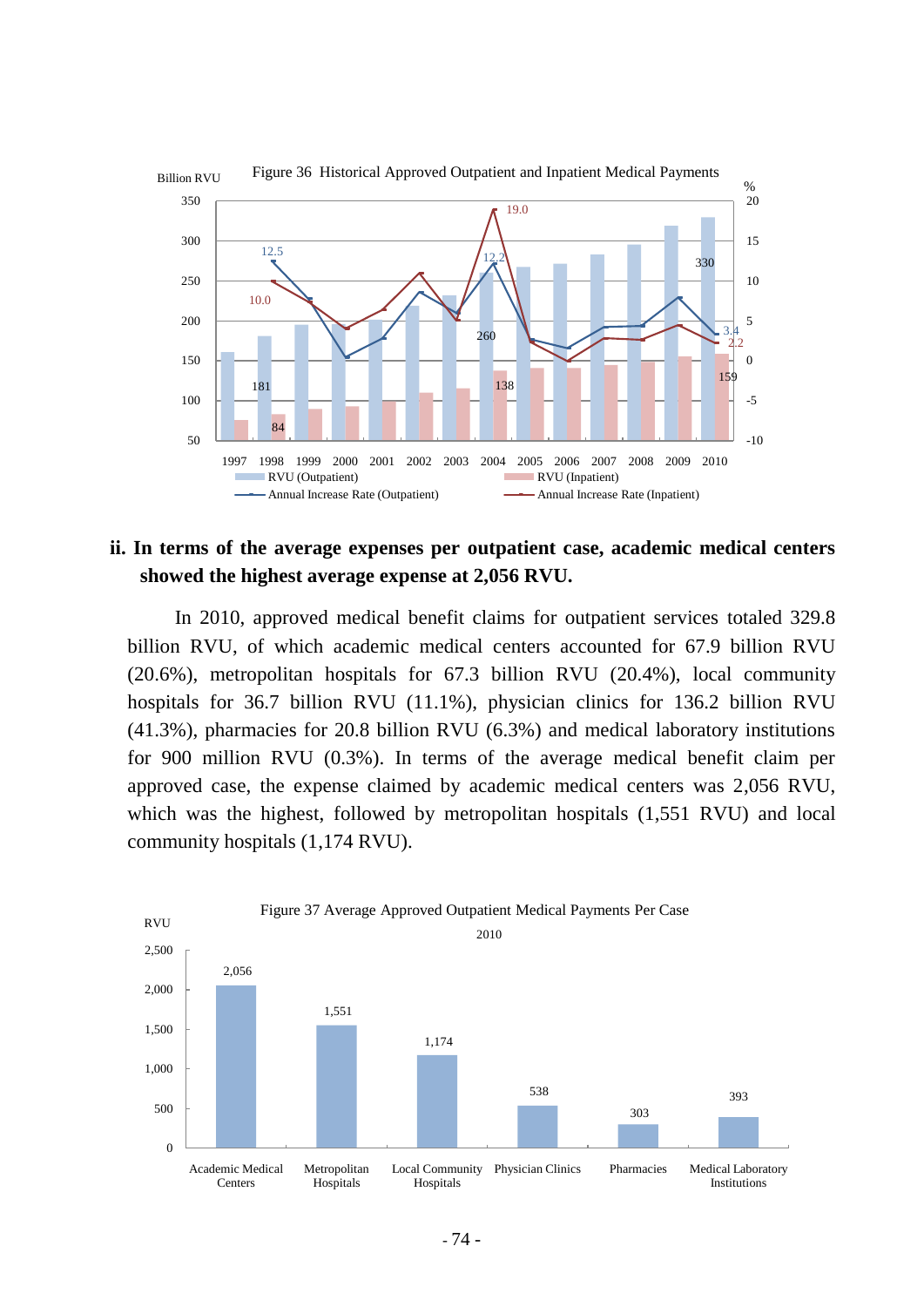## **iii. Academic medical centers had the highest average claim amount (65,694 RVU) for each approved inpatient case.**

In 2010, the total approved medical benefit payment for inpatient services amounted to 159 billion RVU, of which academic medical centers accounted for 68 billion RVU (42.8%), metropolitan hospitals for 61.5 billion RVU (38.7%), local community hospitals for 28.0 billion RVU (17.6%), and physician clinics for 1.5 billion RVU (0.9%). The average medical benefit payment per approved case claimed by academic medical centers was 65,694 RVU, which was the highest, followed by metropolitan hospitals (43,125 RVU) and local community hospitals (40,289 RVU).



#### (**3**)**Medical Expenses (Including Copayments)**

# **i. For outpatient services, consultation, treatment and medical supplies accounted for 41.9% of the total costs and was the highest contributor. For inpatient services, ward fees accounted for 24.6% of total costs and was the highest contributor.**

Outpatient medical expenses for 2010 totaled 363.7 billion RVU, of which consultation, treatment and medical supplies accounted for 152.4 billion RVU (41.9%), followed by drug expenses at 110.9 billion RVU (30.5%), diagnosis fees 88.9 at billion RVU (24.4%), and dispensing service fees at 11.5 billion RVU (3.2%).

Inpatient medical expenses for 2010 totaled 168.0 billion RVU, of which ward fees accounted for 41.3 billion RVU (24.6%) making it the highest overall contributor. It was followed by drug expenses at 22.7 billion RVU (13.5%), and surgery fees at 19.2 billion RVU (11.4%).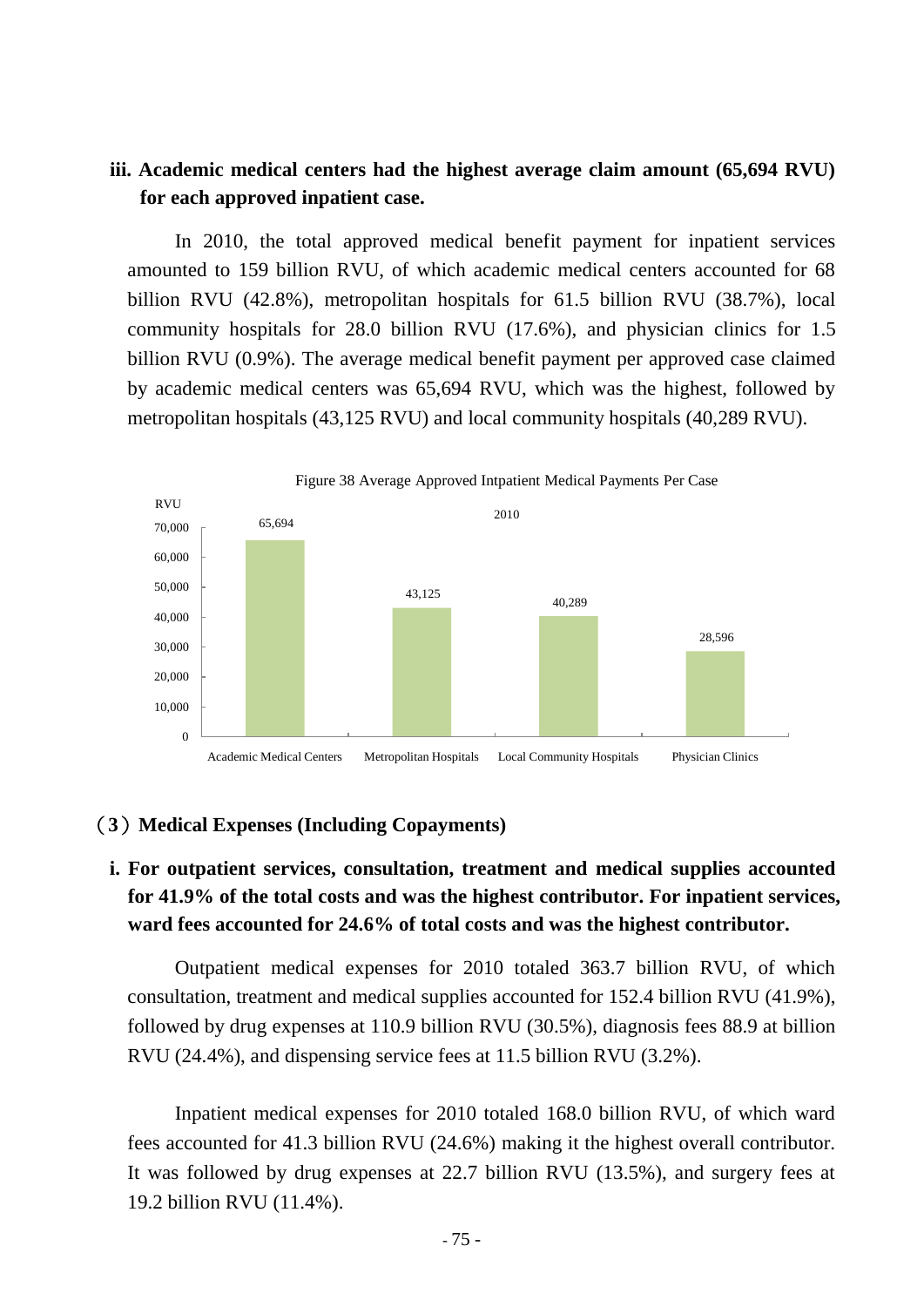

#### Figure 39 Outpatient and Inpatient Medical Expenses

The Outpatient Medical Expense were 363.7 Billion RVU;The Intpatient Medical Expense were 168 Billion RVU.

# **ii.In terms of drug expenses for outpatient services, claims from western medicine hospitals accounted for 45% of all expenses. Claims from western physician clinics and Chinese medicine accounted for 20% to 30% of expenses.**

Outpatient medical expenses for 2010 totaled 363.7 billion RVU. Based on the global budget system, they were broken down into: western medicine hospitals at 170.1 billion RVU, of which drug fees accounted for the highest expenses at 75.6 billion RVU (44.4%), followed by consultation, treatment and medical supplies expenses, which were 67.1 billion RVU (39.5%). Western physician clinics - 93.2 billion RVU, of which diagnosis fees accounted for the highest expenses at 48.7 billion RVU(52.3%), followed by drug expenses, which were 24.4 billion RVU(26.1%).Chinese medicine - 19.9 billion RVU, of which the diagnosis fees accounted for the highest expenses at 9.2 billion RVU (46.3%), followed by drug expenses, which were 6.3 billion RVU (31.8%). Dentistry - 35.6 billion RVU, of which consultation, treatment and medical supplies accounted for the highest expenses at 27 billion RVU (75.7%), followed by diagnosis fees, which were 8.2 billion RVU (22.9%).Outpatient dialysis - 35.3 billion RVU, of which consultation, treatment and medical supplies accounted for the highest expenses at 33.2 billion RVU (94.1%).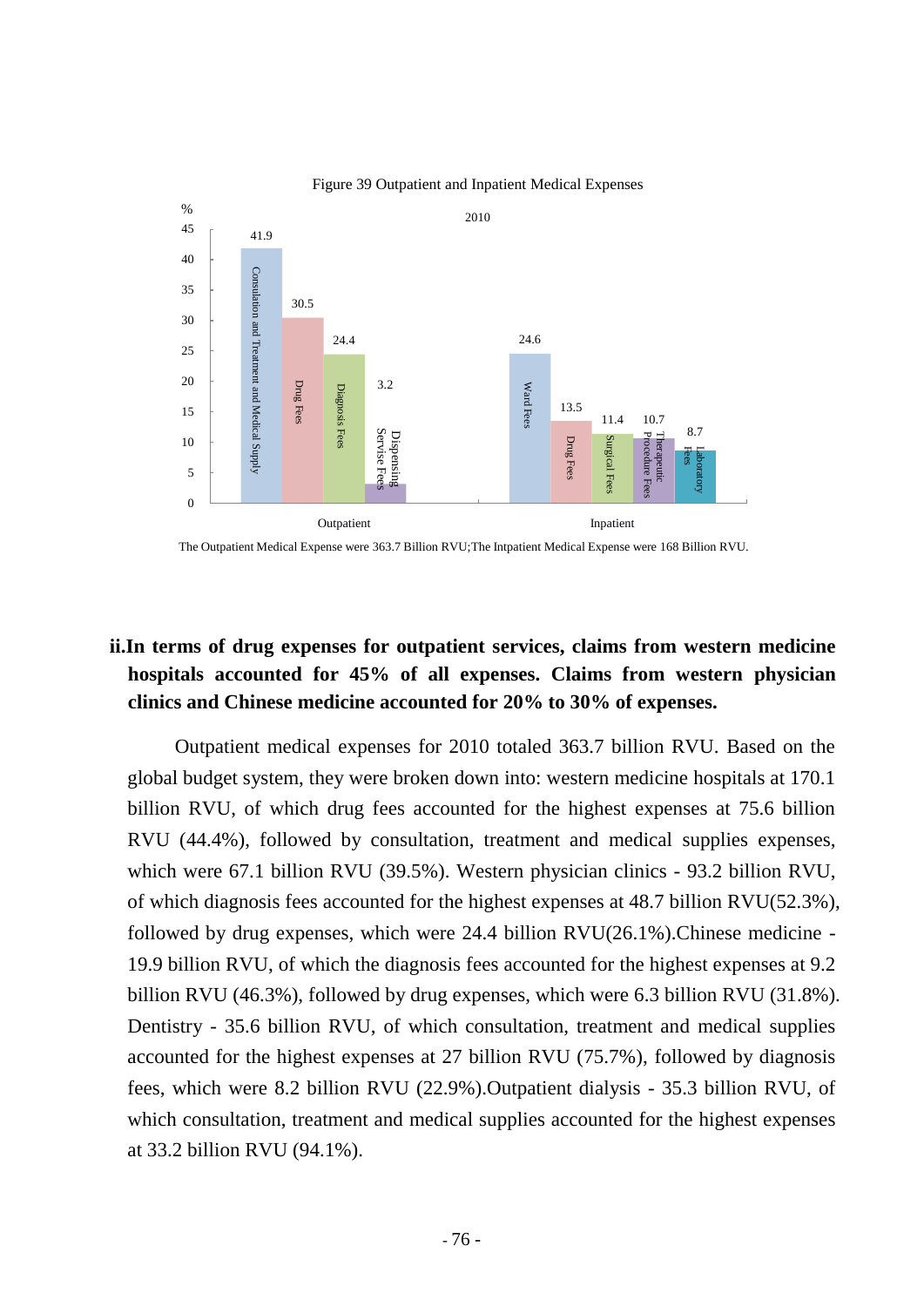

# Figure 40 Outpatient Medical Expense by Globel Budget Payment System

# **iii. For the 0-14 year old age group, the diagnosis fees accounted for the largest proportion at 47.8%. For the 65 year old and above age group, the highest expenses were from consultation, treatment and medical supplies (43.5%).**

In 2010, total outpatient medical expenses amounted to 363.7 billion RVU. Broken down by age group, the 0-14 year old age group accounted for 35.6 billion RVU, of which diagnosis fees (47.8%) accounted for the largest portion. This was followed by consultation, treatment and medical supplies (29.2%). The total expenses for the 15-44 year old age group was 97.6 billion RVU, of which consultation, treatment and medical supplies accounted for the largest portion (41.3%), followed by diagnosis fees (30.6%). With regard to the age groups of 45-64 year olds and 65 year olds & above, the total expense were 126.7 billion and 103.8 billion RVU, respectively. For both age groups consultation, treatment and medical supplies were the most significant expenses, followed by drug fees.

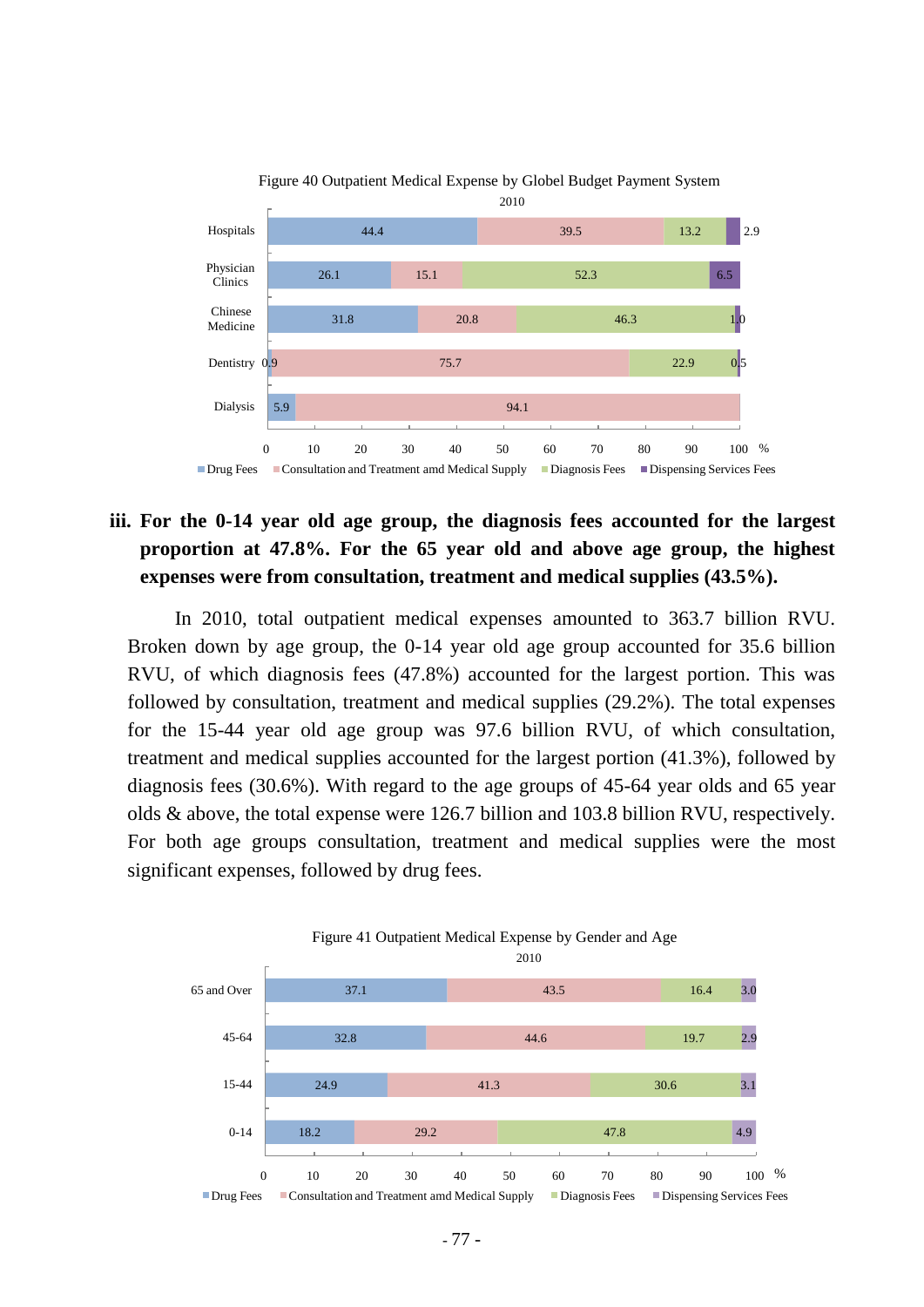## **iv. Ward fees accounted for the largest portion of inpatient expenses, regardless of age.**

In 2010, the total inpatient expenses amounted to 168 billion RVU. The 0-14 year old age group accounted for 8.3 billion RVU, of which ward fees accounted for the largest portion (36.3%), followed by therapeutic procedure fees (10.8%). Inpatient expenses for the 15-44 year of age group totaled 34.8 billion RVU, of which the largest portions were, ward fees (26.4%) and surgery fees (19.8%).With regard to the 45-64 group, inpatient expenses totaled 50.3 billion RVU, of which ward fees (22.1%) were the largest portion, followed by drug fees (15.4%). The inpatient expenses for the 65 year old and above age group totaled 74.6 billion RVU. Ward fees accounted for the largest portion of this group (24.0%), followed by therapeutic procedure fees (14.9%).



#### (**4**)**Medical Utilization for Major Illness/Injuries**

# **i. The number of Major Illness/Injury Certificates issued in 2010 was almost twice the number issued in 2000.**

At the end of 2010, there were 30 major illness/injury categories. The number of valid Major Illness/ Injury Certificates issued was 871,457, showing an increase of 40,424 from the end of the previous year, or an increase of 4.9%. Cancer patients held the highest number at 397,403 (45.6%), followed by chronic psychotic disorder patients at 207,667 (23.8%) and patients with generalized autoimmune syndrome requiring lifelong treatments at 74,344 (8.5%). Compared to the data at the end of 2000, the number of valid Major Illness/ Injury Certificates issued has almost doubled.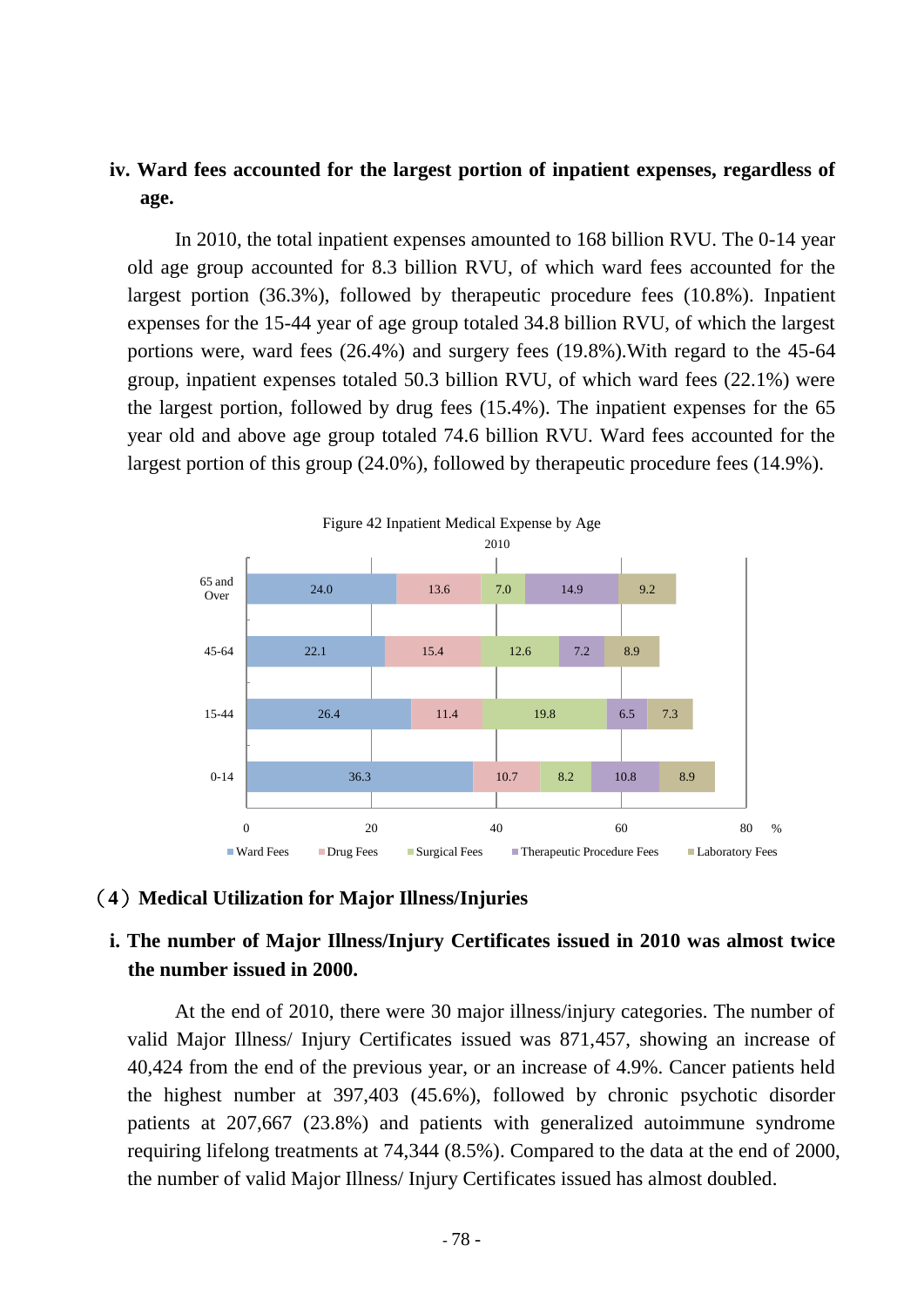

#### Figure 43 Number of Valid Major Illness/Injury Cetrificates Issued

### **ii. In the past three years, the medical benefit claims from major illnesses/injuries have contributed to almost 30% of the total medical benefit claims.**

The total number of medical benefit claims against major illnesses/injuries in 2010 was 10.471 million cases, which was 2.9% of the total claims. There were 9.615 million outpatient cases and 855 thousand inpatient cases. The total medical benefit claims of major illnesses/injuries amounted to 142.7 billion RVU in 2010, or 28.5% of the medical benefit claims. The claims for outpatient services were 74.5 billion RVU, and claims were 68.2 billion RVU for inpatient services.

Compared with the end of 2000, the total cases of major illnesses/injuries claimed has increased 1.2 percentage points, and the total number of RVU has increased 8.4 percentage points .In the past 3 years, the medical benefit claims caused by major illnesses/injuries have contributed to almost 30% of the total points claimed.



At the end of 2010, the number of valid Major Illness/Injury Certlficates Issued was 871,457.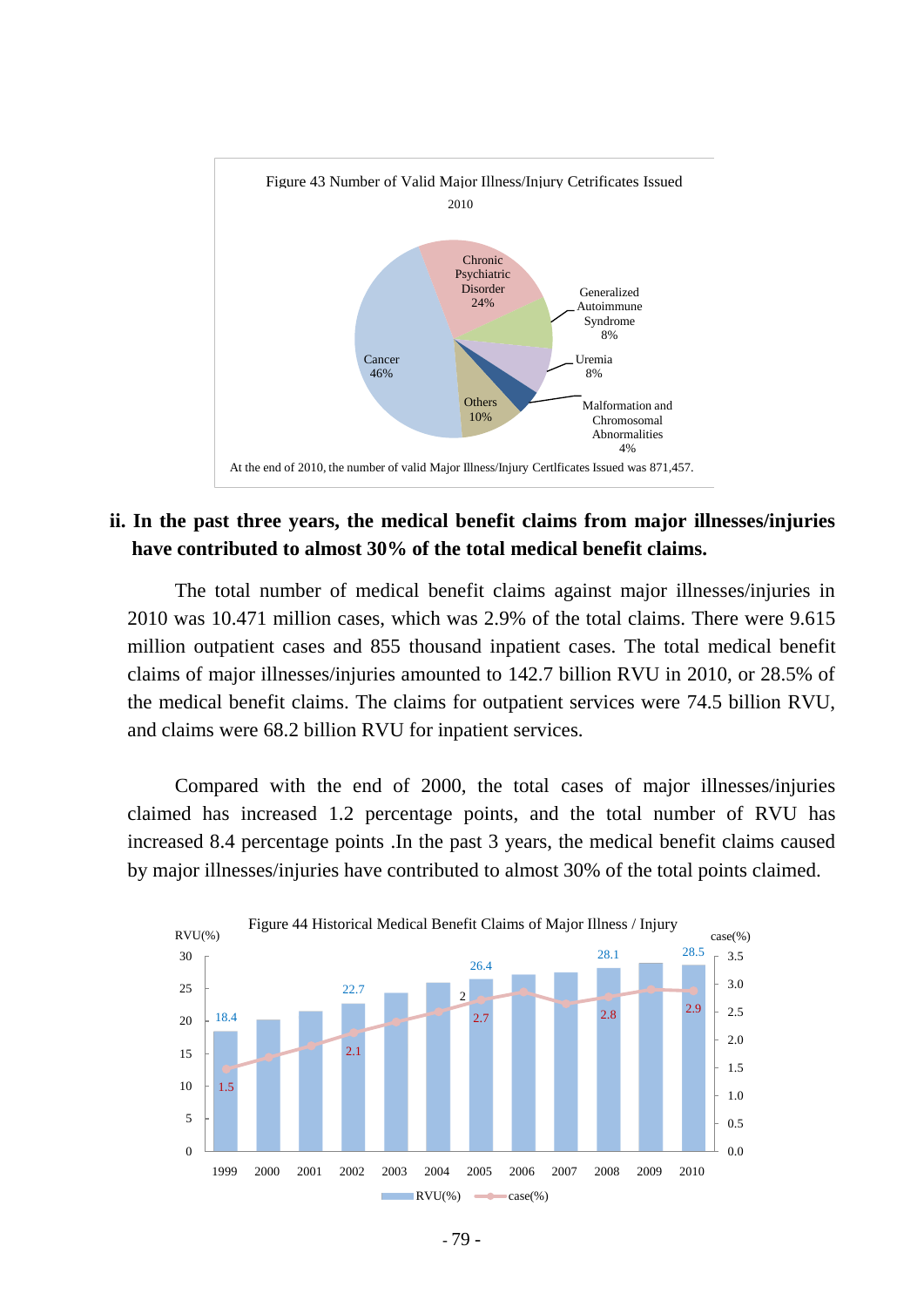**iii. For major illnesses/injuries, the highest outpatient benefit claims came from Uremia, which accounted for 50% of total claims. Of the inpatient medical benefit claims, the highest amount came from cancer patients, which also accounted for 50% of total claims.**

The total outpatient medical benefit claims for major illnesses/injuries in 2010 amounted to 74.5 billion RVU, an increase of 4.9 billion RVU, or 7.1%, from the previous year. Similar to 2009, the top three diseases were uremia at 36.5 billion RVU (49.0%), cancers at 22.3 billion RVU (29.9%) and chronic psychotic disorders at 4.7 billion RVU (6.3%).

Total inpatient medical benefit claims for major illnesses/injuries in 2010 amounted to 68.2 billion RVU, which was similar to the previous year. The top three major diseases were also the same as in 2009. They included cancer at 29.3 billion RVU (42.9%), Respirator-dependent Patients at 14.5 billion RVU (21.3%), and chronic psychotic disorders at 8.7 billion RVU (12.8%).



## **iv. In terms of average outpatient medical expense per capita, Congenital Coagulation Disorders (Hemophilia) ranked first for both outpatient and inpatient services.**

With regard to the average outpatient medical expense per capita for major illnesses/injuries in 2010, the top five major diseases remained the same as the previous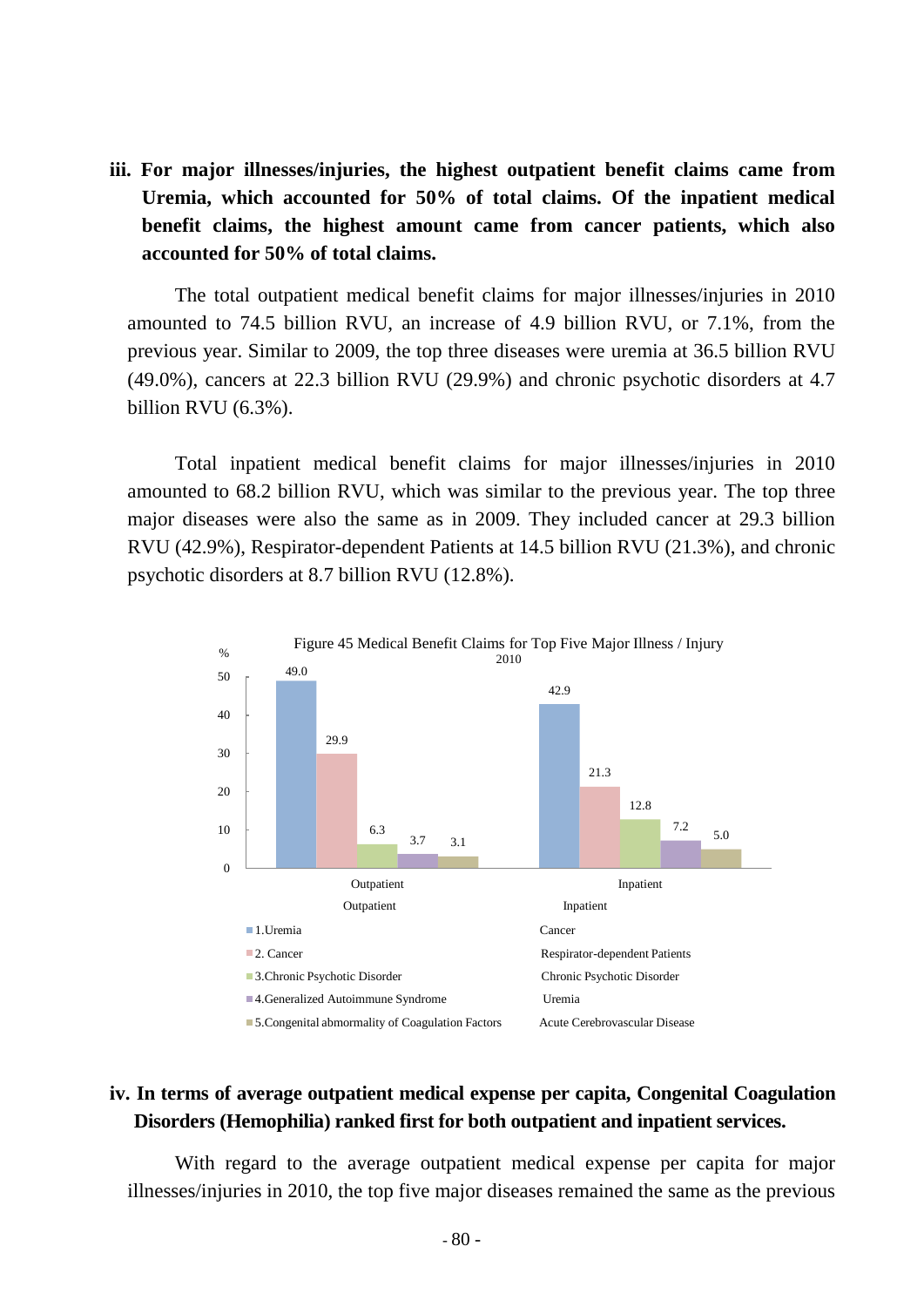year. They were, Congenital Coagulation Disorders (Hemophilia) 2.5 million RVU, Uremia 535 thousand RVU, organ transplants 204 thousand RVU, Multiple Sclerosis 188 thousand RVU, and Severe Hemolytic and Hypoplastic Anemia 178 thousand RVU. Compared with the average outpatient medical expenses per capita for major illnesses/injuries (99,563 RVU), the medical expenses for these top five diseases were 25.1, 5.4, 2.0, 1.9 and 1.8 times greater than the average expenses, respectively.

With respect to average inpatient medical expenses per capita for major illnesses/injuries in 2010, the top five diseases remained the same as in 2009. There was however some difference in the ranking orders. Congenital Coagulation Disorders (Hemophilia) ranked first with a total of 1.62 million RVU, followed by Respirator-dependent Patients at 736 thousand RVU, burns at 680 thousand RVU, complications in premature infants at 664 thousand RVU, and malnutrition at 444 thousand RVU. Compared with the average inpatient medical expense per capita for major illnesses/injuries (239 thousand RVU), the medical expenses for these diseases were, 6.8, 3.1, 2.8, 2.8 and 1.9 times greater than average expenses, respectively. The top five diseases for 2009 were: Congenital Coagulation Disorders, Respirator-dependent Patients, complications in premature infants, burns and malnutrition.



Figure 46 Medical Benefit Claims Per Capita for Top Five Major Illness / Injury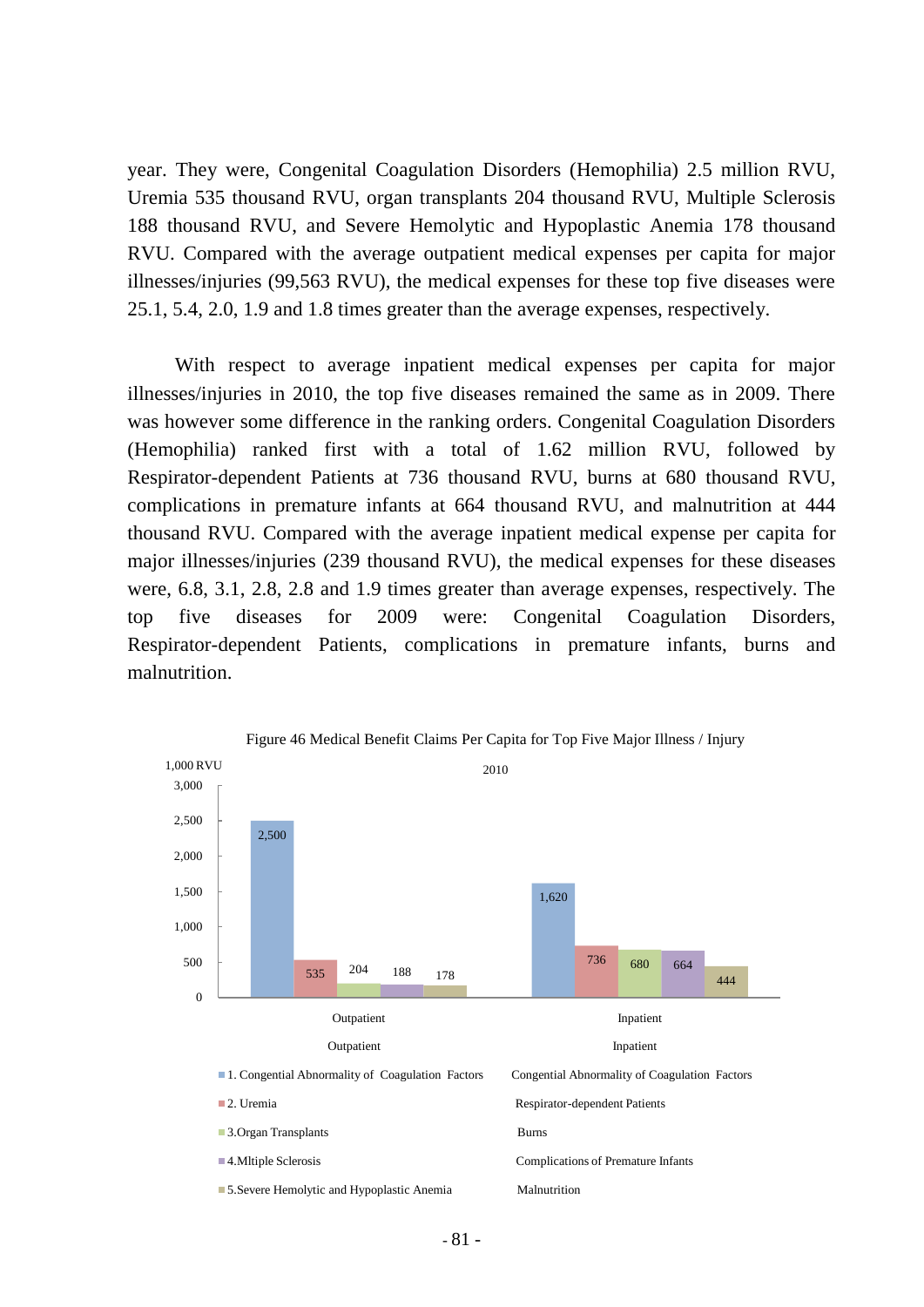# **v. In terms of the claims (RVU) against major illnesses/injuries, the 45-64 year old age group had the highest total for outpatient services and the 65 year old and above group had the highest total for inpatient services.**

Outpatient medical benefit claims for major illnesses/injuries in 2010 totaled 74.5 billion RVU, of which males accounted for 37.4 billion RVU (50.1%) and females accounted for 37.1 billion RVU (49.9%).Broken down by age group, the highest percentage was from the 45-64 year old age group, followed by the 65 year old and above group, regardless of gender. For males, the percentage for the age groups above 45 was 77.4%; it was 83.8% for females of the same age groups.

Inpatient medical benefit claims for major illnesses/injuries in 2010 totaled 68.2 billion RVU, of which males accounted for 39 billion RVU (57.2%) and females accounted for 29.2 billion RVU (42.8%).The share of expenses increased with age, regardless of gender. For males, the percentage for the age groups above 45 was 79.7%, and it was 81.6% for females of the same age groups.



#### (**5**)**Medical Expense Copayments**

#### **i. Medical expense copayments increased by 1.0% from the previous year.**

Medical expense copayments totaled NT\$34.8 billion in 2010, an increase of 1.0% from the previous year. Outpatient copayments totaled NT\$27.7 billion, of which physician clinics had the highest share (47.0%), followed by metropolitan hospitals (23.5%), and academic medical centers (20.3%) Inpatient copayment totaled NT\$7.1 billion, an increase of 1.6% from the previous year. Copayments from metropolitan hospitals accounted for 45.5% of all; academic medical centers 41.1% and local community hospitals 13.3%.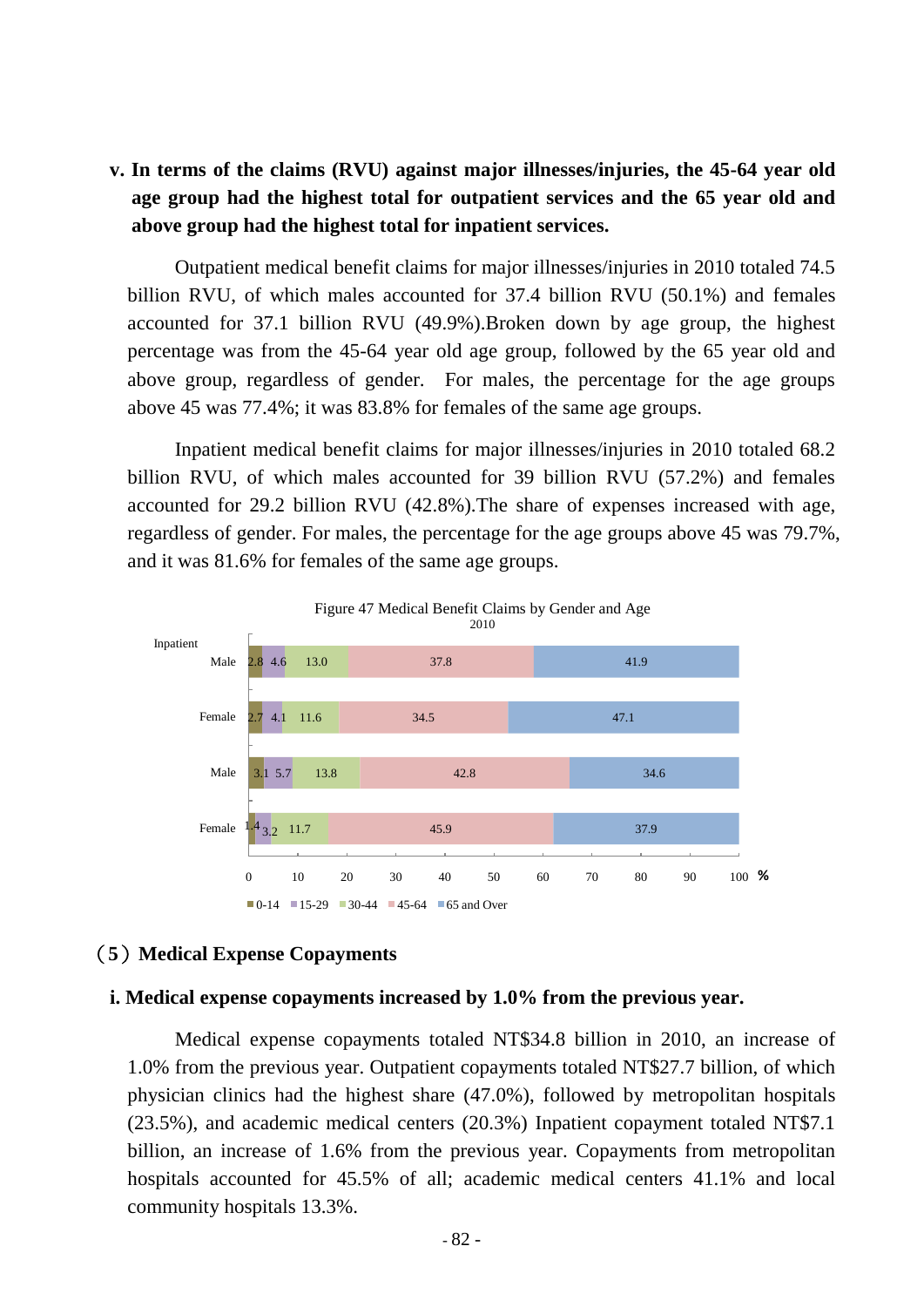

#### **ii. Academic medical centers had the highest average copayment per case.**

In 2010, the highest average copayment per outpatient case was from academic medical centers (NT\$336), followed by metropolitan hospitals at NT\$237 and medical laboratory institutions at NT\$201. In terms of average copayments per inpatient case, academic medical centers also ranked the highest at NT\$5,641 per case, followed by metropolitan hospitals at NT\$3,988 and local community hospitals at NT\$3,056.

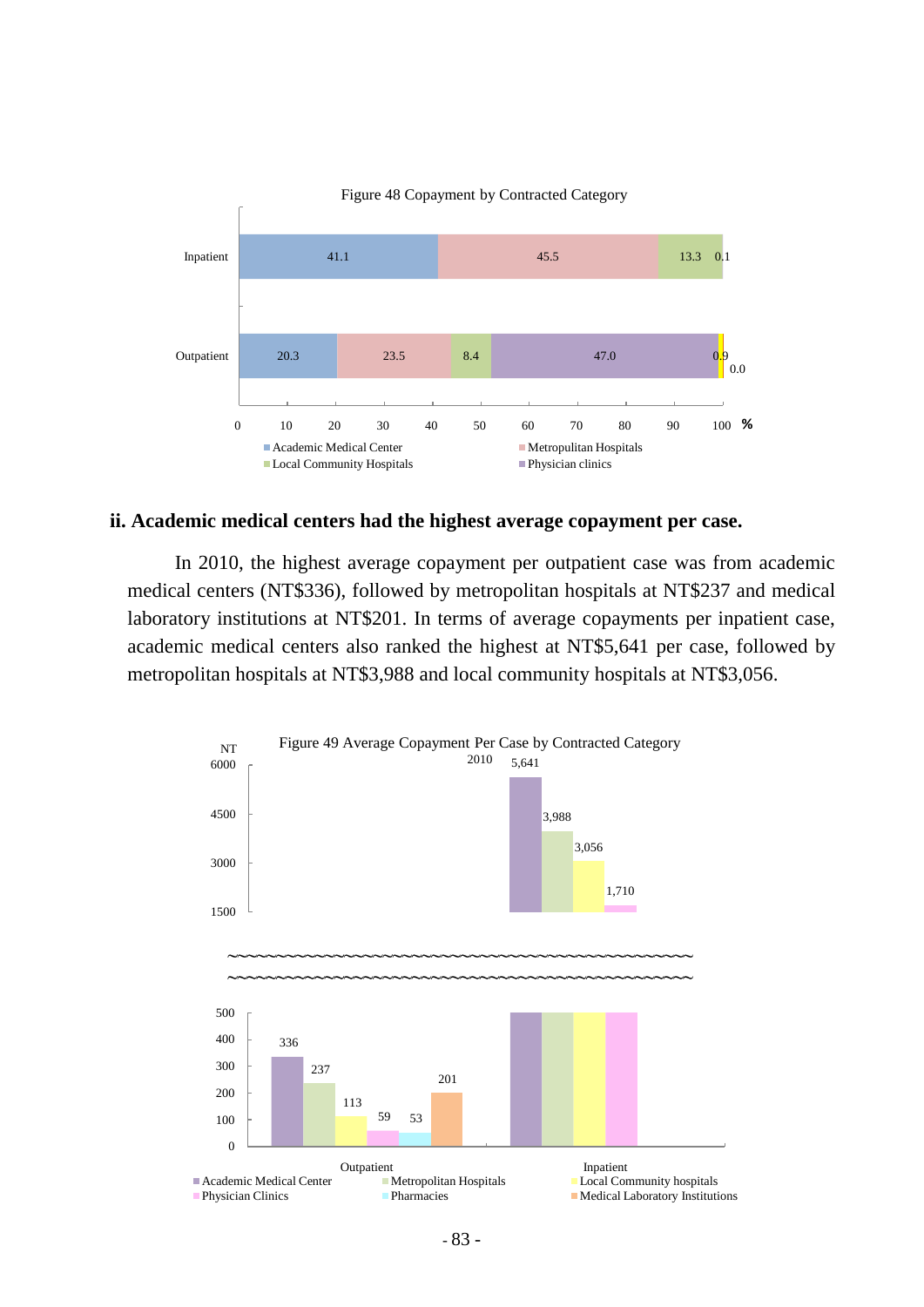## **iii. Outpatient copayments increased by 0.8% from the previous year Inpatient copayments increased by 1.6% from the previous year.**

Compared with the previous year, outpatient copayments increased 0.8% in 2010. Medical laboratory institutions had the highest growth rate of 8.3%, followed by metropolitan hospitals (2.8%) and academic medical centers (1.4%). Local community hospitals, however, showed a decrease of 5.1%. Inpatient copayments increased by 1.6% in 2010. Metropolitan hospitals showed the highest increase of 5.6% while local community hospitals had the most significant decrease of 5.3%.



Figure 50 Outpatient Copayment by Contracted Category

Figure 51 Inpatient Copayment by Contracted Category



- 84 -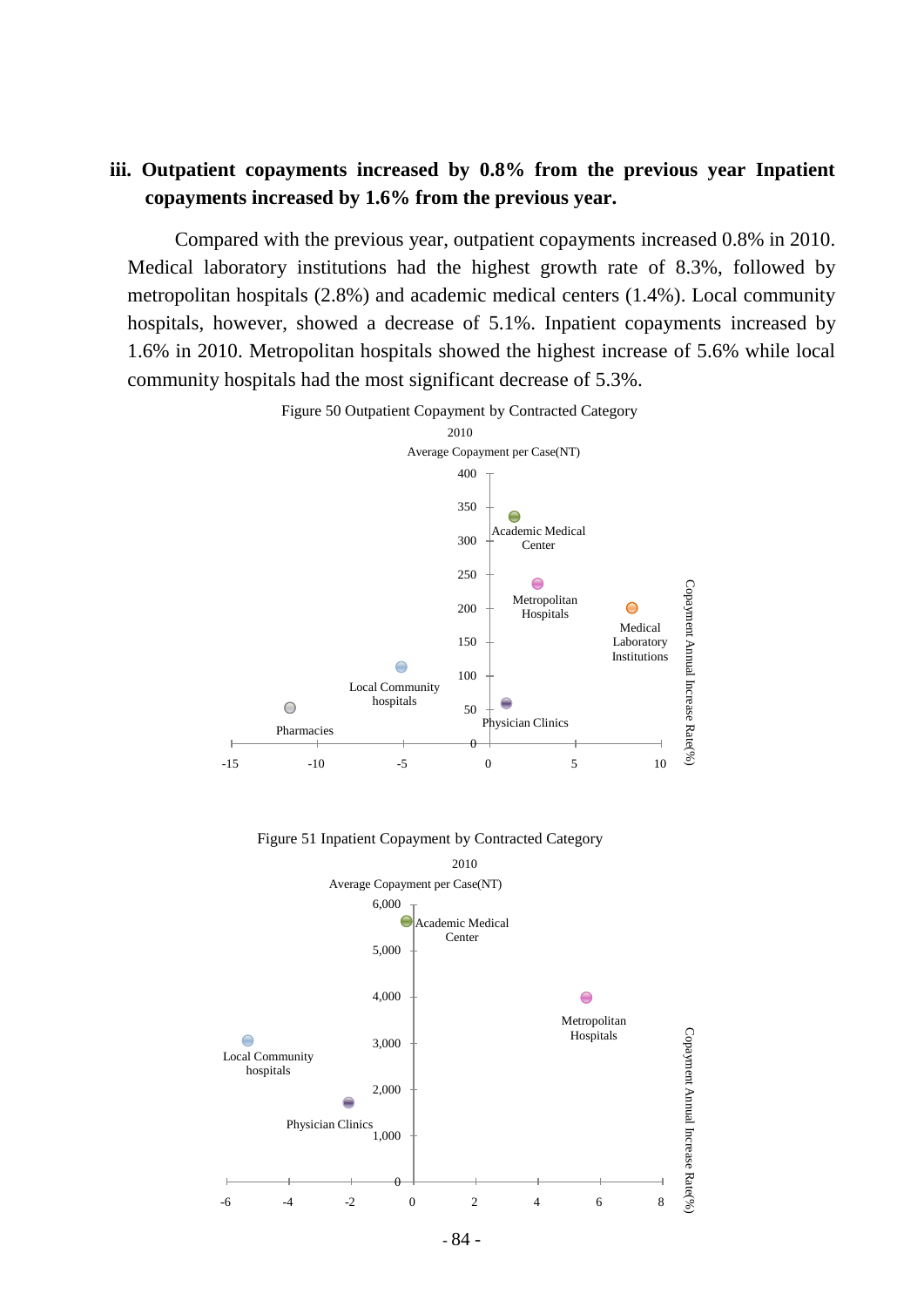#### (**6**)**Reimbursement of Advanced Medical Expenses for Out-of-Plan Services**

# **i. Compared with 2009, applications for reimbursement of advanced medical expenses increased by 13.9%. However, the approved amount has decreased by 0.6%.**

A total of NT\$1.55 billion of reimbursements for out-of-plan services were filed in 2010, an increase of 13.9% from the previous year. NT\$500 million was approved, a decrease of 0.6% from the previous year.NT\$270 million was filed for outpatient services, a 6.8% decrease. 58.3% of the applications were approved. NT\$1.28 billion was filed for inpatient services, a 19.6% increase. 26.5% of the applications were approved.

Broken down by area, domestic claims accounted for NT\$760 million, showing an increase of 45.5% from the previous year. 26.6% of the applications were approved. Overseas claims amounted to NT\$790 million, a decrease of 5.7% from the previous year. The approval ratio was 37.3%. Advanced medical expenses from China accounted for the highest percentage of reimbursements for out-of-country claims, accounting for 73% of such claims.





medical expense for out-of-plan services.

# **ii. For outpatient services, domestic applications had a higher approval rate than overseas claims. On the other hand, inpatient services had a higher approval rate for overseas applications.**

The approval rate for medical expense reimbursements for out-of-plan services was 32.1% in 2010; 58.3% for outpatient services and 26.5% for inpatient services.